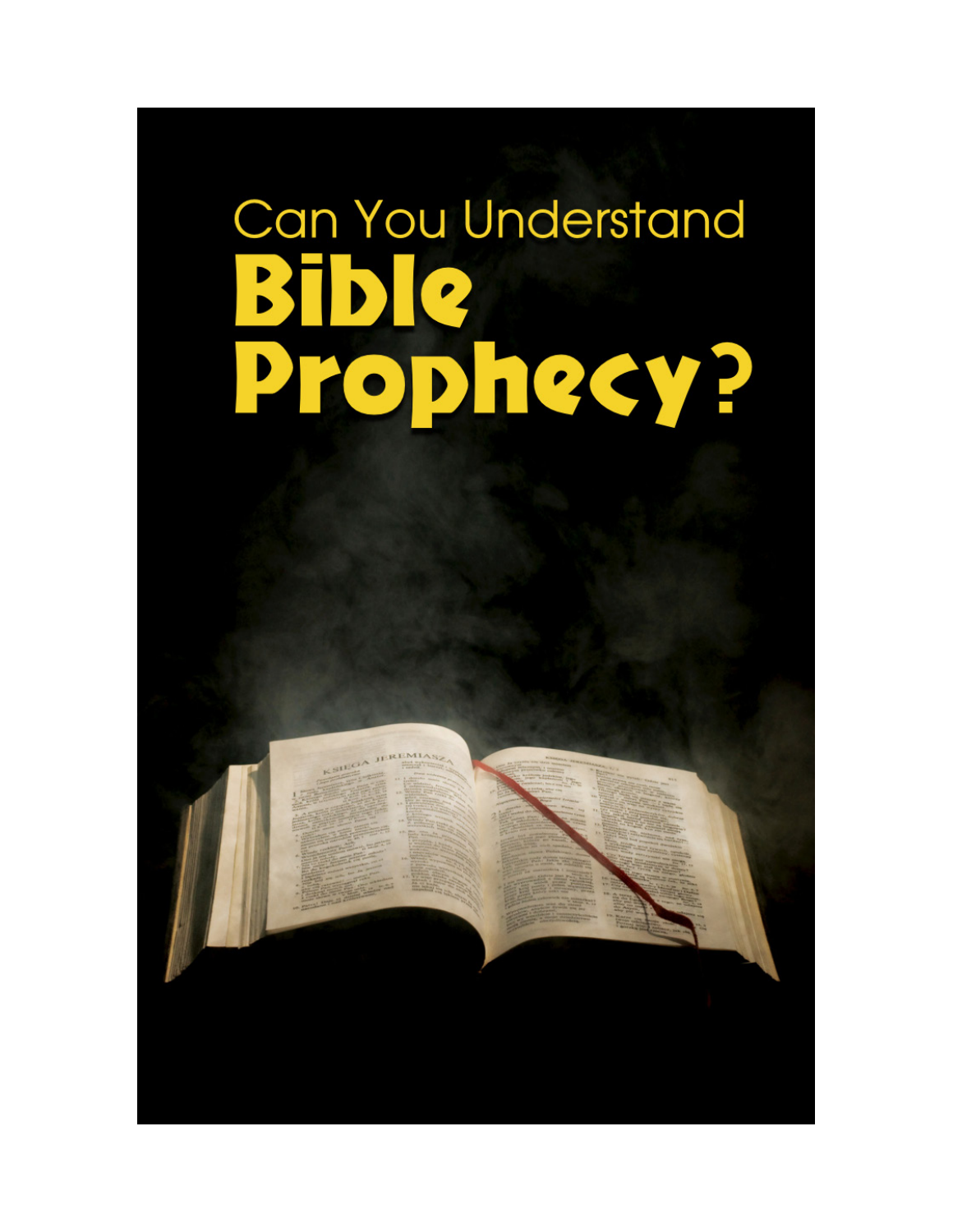Can anything be more fascinating, more mysterious than some of the prophecies of the Bible? The book of Daniel, with its great image composed of various metals and miry clay; the beasts with their many horns and the "little horn" which came up among them to uproot three other beasts; the book of Revelation with its mysterious seals and trumpet plagues, great dragons, a woman clothed with the sun, a symbolic "bottomless pit"—surely there is much in biblical prophecy to fascinate, puzzle and mystify!

Approximately one THIRD of the Bible is *prophecy!* The "major prophets" include Isaiah, Jeremiah and Ezekiel, and the minor" prophets (so-called because their prophecies in the Bible are of lesser duration) include Hosea to Malachi.

Few realize that Jesus Christ was the greatest prophet of all; that His "Olivet prophecy" (Matthew 24; Mark 13; Luke 21) provides a vital key to the understanding of ALL prophecy.

Believe it or not, there are prophecies found from Genesis to Revelation; some of the Psalms are prophetic in nature, and it is truly *impossible* to understand the very purpose for human life on this planet; impossible to understand *why you were born* without understanding prophecy!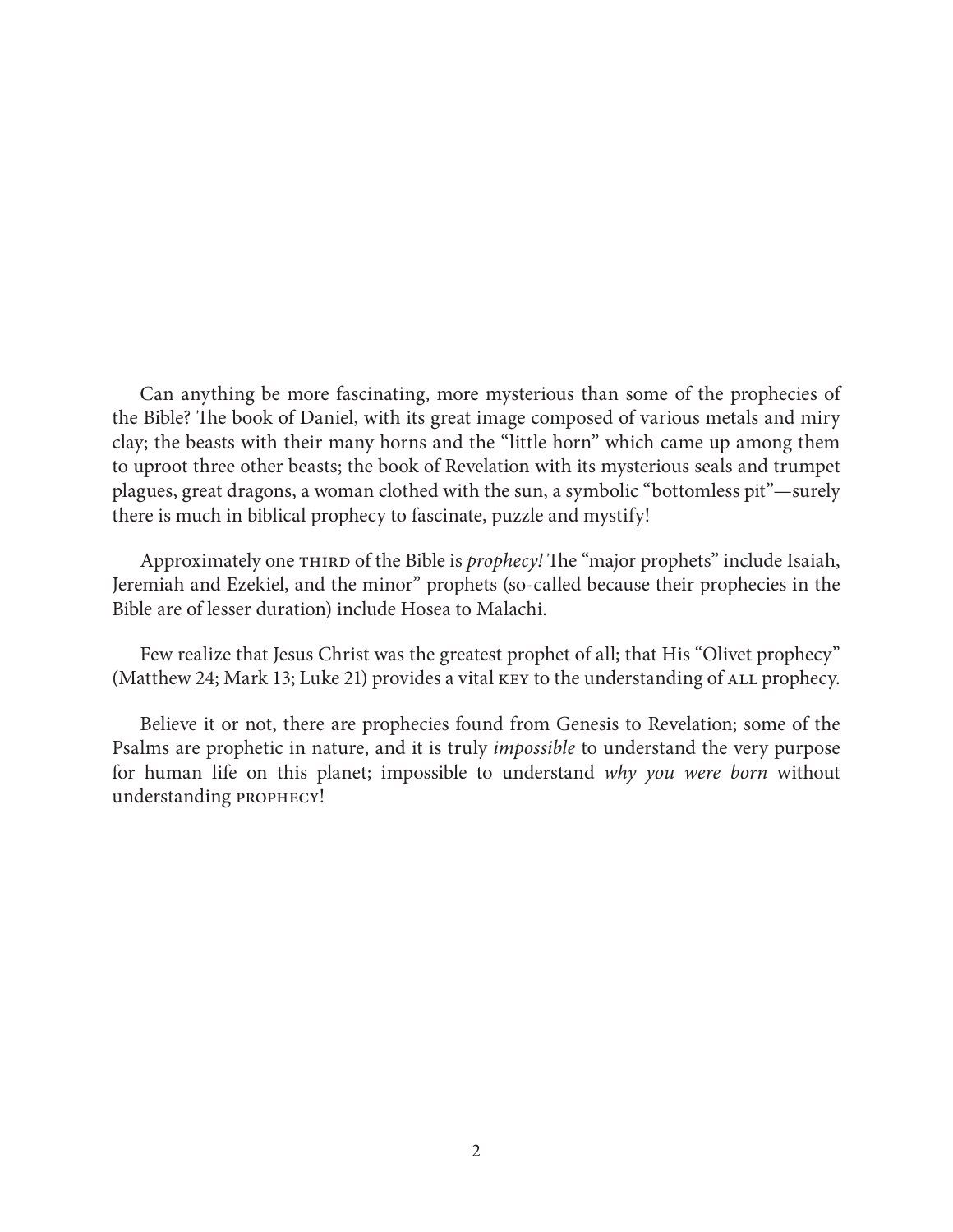### **Can Just Anyone Understand Bible Prophecy?**

At the end of the book of Daniel, Gabriel the archangel is concluding his exposition of the *longest* single prophecy in the Bible by explaining to Daniel that Palestine will be occupied by a great northern military power. In the twelfth and final chapter, following Daniel 11, the longest, and one of the most detailed prophecies in the Bible, Gabriel said, "And at that time shall Michael stand up, the great prince which standeth for the children of thy people: and there shall be *a time of trouble* such as never was since there was a nation even to that same time: and at that time thy people shall be delivered, every one that shall be found written in the book. And many of them that sleep in the dust of the earth shall awake, some to everlasting life, and some to shame and everlasting contempt" (Daniel 12:1–2). In Jesus' famous "Olivet prophecy" He said, "for then shall be great *tribulation* [a time of trouble], such as was not since the beginning of the world to this time, no, nor ever shall be. And except those days should be shortened, there should no flesh be saved: but for the elect's sake those days shall be shortened" (Matthew 24:21–22). Obviously, the prophecy of Jesus Christ and this prophecy delivered to Daniel by the archangel Gabriel are speaking of the *same time!*

Jeremiah said "Alas! For that day is great, so that NONE IS LIKE IT: It is even the time of JACOB's TROUBLE; but he shall be saved out of it [meaning he shall go THROUGH it, not be saved from it!] For it shall come to pass in that day, saith the LORD of hosts, that I will break his yoke from off thy neck, and will burst thy bonds, and strangers shall no more serve themselves of him: But they shall serve the LORD their God, and David their king, whom I will *raise* up unto them" (Jeremiah 30:7–9).

This is the famous GREAT TRIBULATION of biblical prophecy! Notice that Gabriel said to Daniel, "At that time THY PEOPLE shall be delivered!" Remember, Daniel was in *captivity*, together with many thousands of his Jewish brethren, in *Babylon!* The northern ten-tribed house of Israel had been taken captive *many decades* earlier by the armies of Shalmanezer, king of Assyria!

It is obvious, then, that the great tribulation of biblical prophecy is a time of trouble upon God's people of Israel (remember, Jacob's name was *changed* to Israel!).

Surely, millions are familiar with the term "the Great Tribulation." It is a common expression understood to connote a time of great, global ware area, a time of unparalleled trauma, suffering, heartache, disease, earthquakes and tidal waves, destruction, and loss of human life in war!

Now, notice what happened!

"But thou, O Daniel, *shut up the words*, and *seal the book*, even to the time of the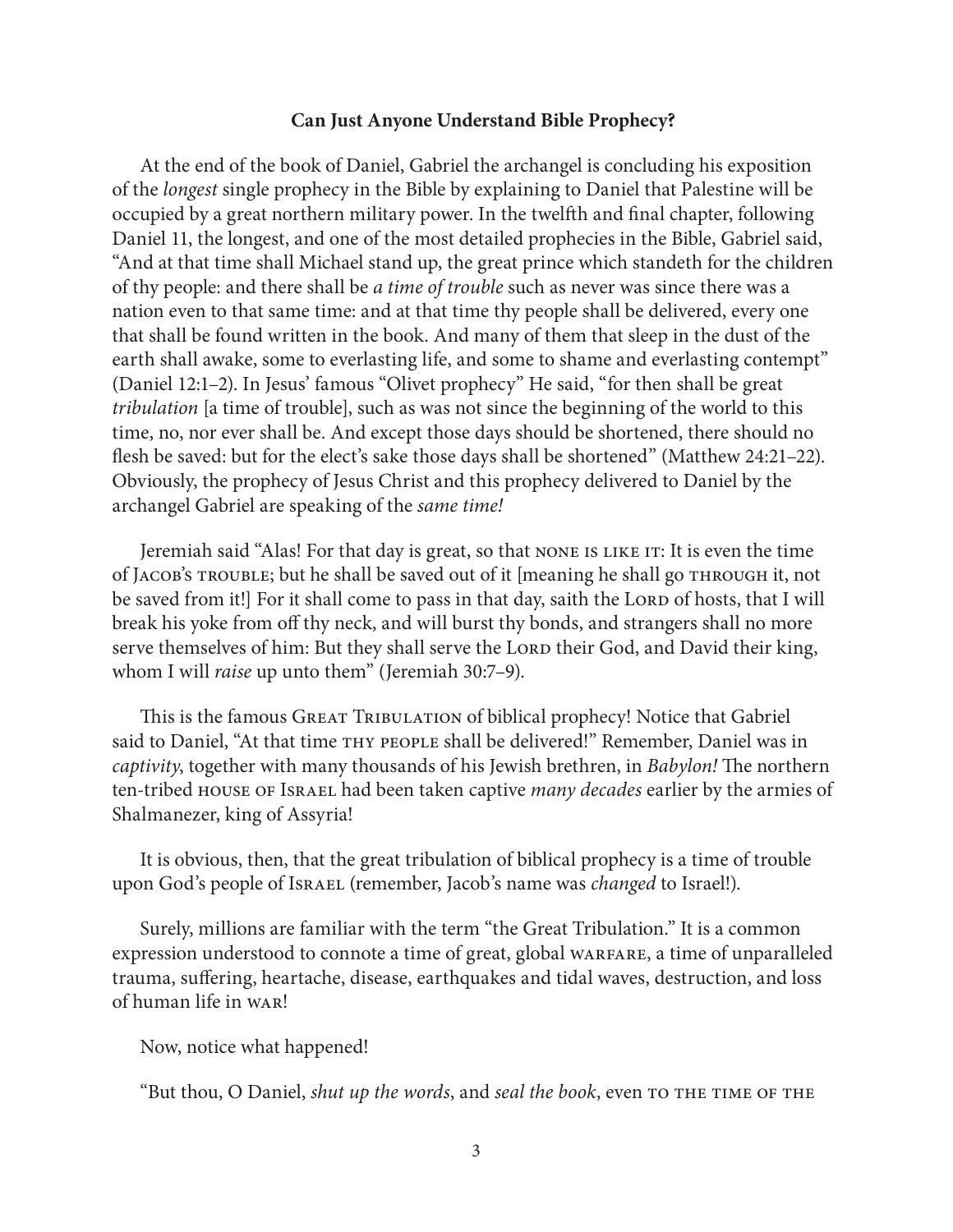END; Many shall run to and fro, and knowledge shall be increased" (Daniel 12:4).

Notice that Daniel's prophecies were to be *shut up*, CLOSED. But for how long? Were they to be closed so that no human being could ever understand them? No! They were to be shut up and sealed "*even to the time of the end*"!

You are living in "the time of the end"! Later, Daniel asked "How long shall it be to the end of these wonders?" (Daniel 12:6).

"And I heard the man clothed in linen, which was upon the waters of the river, when he held up his right hand and his left hand unto heaven, and swear by Him that liveth forever that it shall be for a *time, times, and an half;* and when he shall have accomplished to *scatter the power of the holy people*, all these things shall be finished, And I heard, but I understood not: then said I, O my Lord, what shall be the end of these things? And he said, go thy way, Daniel: for the words are closed up and sealed *till the time of the end!* Many shall be purified, and made white, and tried; but the wicked shall do wickedly: and none of the wicked shall understand; but the wise shall understand!" (Daniel 12:6–10). So the prophecies of Daniel *are to be understood*—but not until "the time of the end"!

Eschatologists and students of Bible prophecy have known down through many centuries that the book of Daniel and the book of Revelation are both interrelated. It is as if Bible prophecy were like one of the picture-type puzzles one may buy in a game store. In order to fill in the complete picture, you must have *not only* the book of Daniel but the book of Revelation, together with many other prophecies, not the least of which is Christ's Olivet prophecy, to *complete the picture!*

It is for this reason there have been any number of books published by theologians over the years concerning both Daniel and the Revelation.

Notice what John said of his book of Revelation: "The Revelation of Jesus Christ, which God gave unto Him, to show unto His servants things which *must shortly come to pass;* and He sent and signified it by His angel unto His servant John" (Revelation 1: 1). The book of Revelation was given to show, not to hide or conceal. But, notice it is given to show unto "HIS SERVANTS" those things which are to happen!

Now, turn to Amos 3:7: "Surely the Lord God will do nothing, but *He revealeth His secret unto His servants the prophets!*" God says His true servants on this earth WILL understand Bible prophecies!

He says, "But the manifestation of the Spirit is given to every man to profit withal. For to one is given by the Spirit the word of wisdom; to another the word of knowledge by the same Spirit; to another faith by the same Spirit; to another the gifts of healing by the same Spirit; to another the working of miracles; to another prophecy..." (1 Corinthians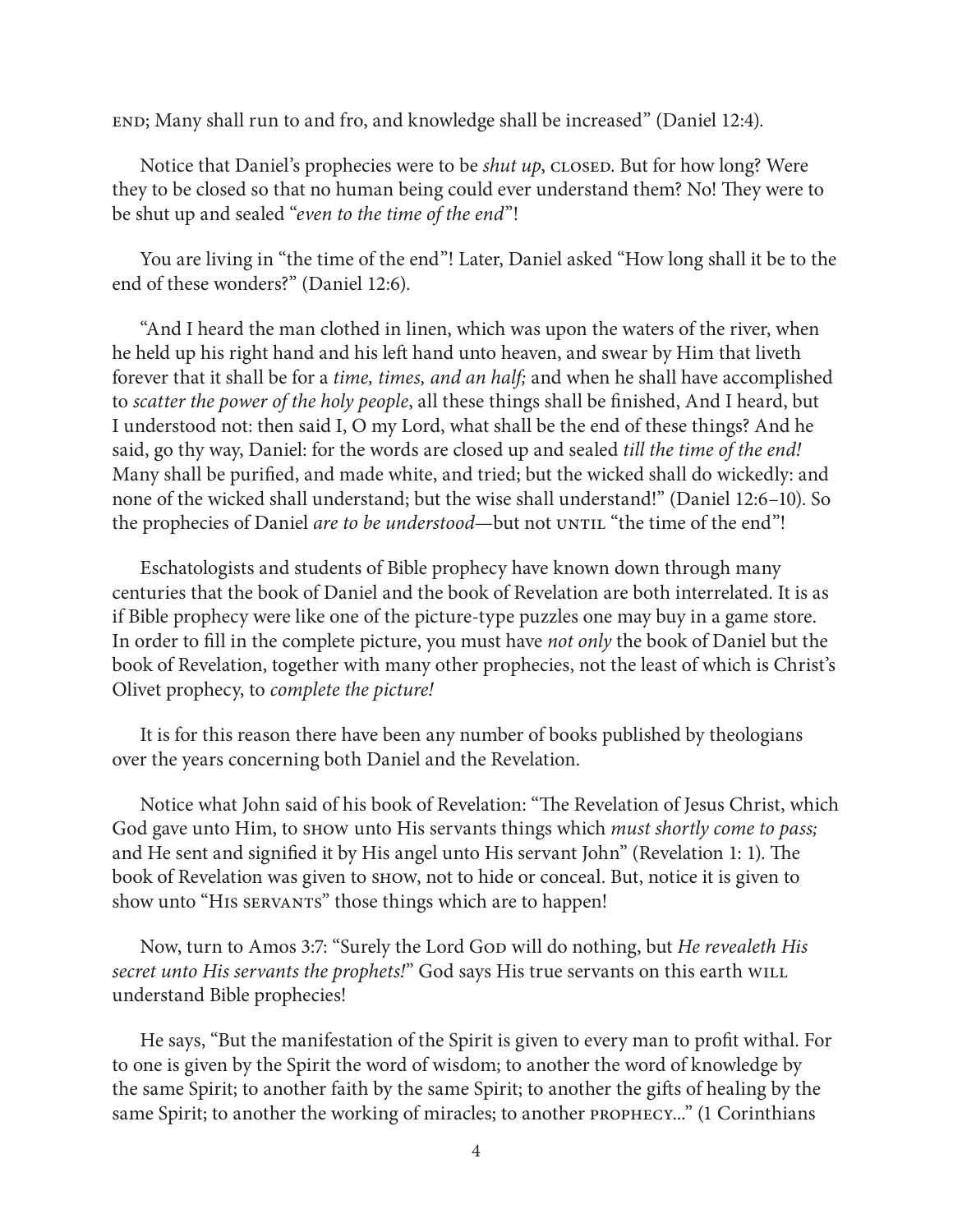12:7–10).

The apostle Paul revealed that "God hath set some in the church, first apostles, secondarily prophets, thirdly teachers..." (1 Corinthians 12:28).

Therefore, a gift of the Holy Spirit of God—that of understanding Bible *prophecies* was predicted to be in God's true church! He plainly says that He will give that gift of prophetic understanding, uniquely, to a certain few of His true ministers! Others, who may be called to perform other functions, either pastoring a local congregation, or being sent by others to preach the gospel (as were Peter and John; Acts 8:14) may not necessarily have this gift of *understanding prophecy*.

Therefore, we see that Almighty God has deliberately *guarded* the prophecies of the Bible! They are not given as a curious "plaything" for various would-be spiritual leaders or the organizers of cults. They are not for those like the ancient Babylonian soothsayers, astrologers, stargazers, and dealers in witchcraft; and they were not given to provide a plaything for speculators, fanatics, self-proclaimed "prophets," and would-be religious leaders!

The gift of understanding prophecy, so says your Bible, would be a part of the true Church of God!

### **What is Prophecy?**

Prophecy is *history—written in advance!*

Prophecy is the outline of the overall plan of God as He knew it would work out, according to the vagaries of human nature—coupled with those *interventions* of God which He requires from time to time, in order to fulfill His plan!

Almighty God is not engaged in playing games. His biblical prophecies are not to merely arouse curiosity, titillate the mind, or give away "secrets" to a *few* so that they may claim divine revelation.

Actually, the prophets of God usually brought both a witness and a warning. They were sent to *indict* God's people, reminding them of their great sins, nationally and individually, and the *consequences* of those sins, and to call upon them to *repent!*

Notice an outstanding example: "Hear O heavens, and give ear, O earth: for the LORD hath spoken, I have nourished and brought up children, and they have rebelled against me. The ox knoweth his owner, and the ass his master's crib: but Israel doth not know, my people doth not consider. Ah sinful nation, a people *laden with iniquity*, a seed of evildoers, children that are corrupters; they have forsaken the LORD, they have provoked the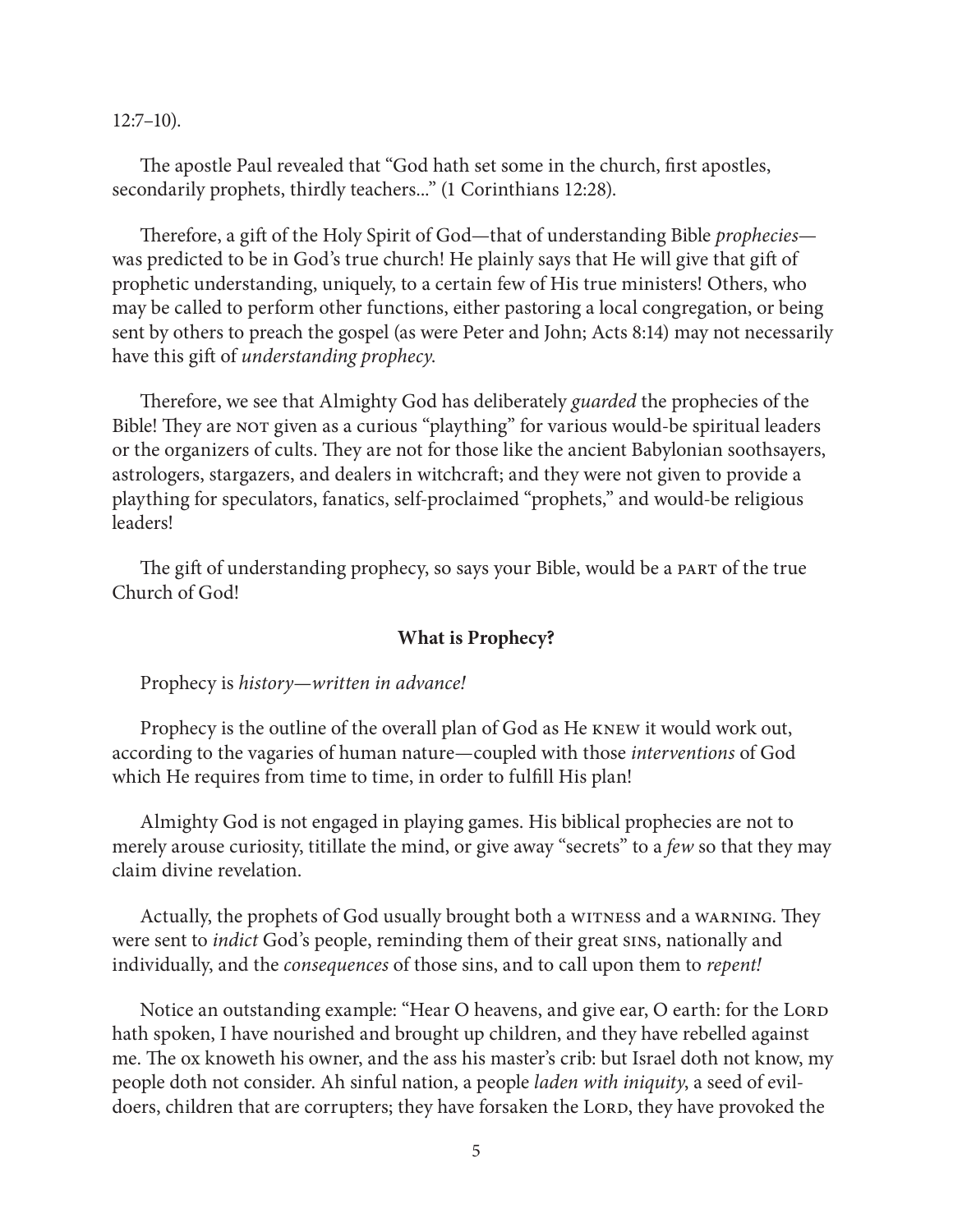Holy One of Israel unto anger, they are gone away backward. Why should ye be stricken any more? Ye will revolt more and more: the whole head is sick, and whole heart faint. From the sole of the foot even unto the head there is no soundness in it; but wounds, and bruises, and putrefying sores: they have not been closed, neither bound up, neither mollified with ointment. Your country is desolate, your cities are burned with fire: your land, strangers devour it in your presence, and it is desolate, as overthrown by strangers.... Except the LORD of hosts had left unto us a very small remnant, we should have been as Sodom, and we should have been like unto Gomorrah" (Isaiah 1:2–9).

Here, Isaiah contrasts the dumb ox who knows its way to the barn and the precise stall where its feed is waiting, as opposed to sinning *Israel* which has completely *forsaken God!*

Then, the analogy of the *body* is given; the "head" would stand for the heads of government, industry, business, education, science and the military; and God says the "whole head is sick!"

Perhaps the *heart* is the national conscience, will and resolve; the muscle and sinew of the body the labor force; the nervous system and circulatory system air and surface transportation and communications; and so on.

God shows that from the "sole of the foot even unto the head" there is nothing but "wounds, and bruises, and putrefying sores."

Then, the people are seen as crying out that, except God had *spared* a very small remnant, God's own peoples would have been utterly destroyed just as were Sodom and Gomorrah! The prophecies of Isaiah contain many indictments against the national sins of Israel! Could *anything* be more specifically accurate, or cogent to the modern nations of the United States, Great Britain, some of the democratic nations of Northwestern Europe, including Canada, South Africa, Australia, and New Zealand, as Isaiah 3:12?

God says, "As for my people, children are their oppressors, and women rule over them. O my people, they which lead thee cause thee to err, and destroy the way of thy paths."

Today, this prophecy of Isaiah has special poignancy.

# **None of the Prophets Volunteered**

*Jeremiah* was especially called of God even before he was born (Jeremiah 1:5), and like all the other prophets, did not *volunteer* for the job!

Rather, when the Word of God came to Jeremiah he said, "Behold, I cannot speak: for I am a child. But the Eternal said unto me, say not, I am a child: for thou shalt go to all that I shall send thee, and whatsoever I command thee thou shalt speak" (Jeremiah 1:7).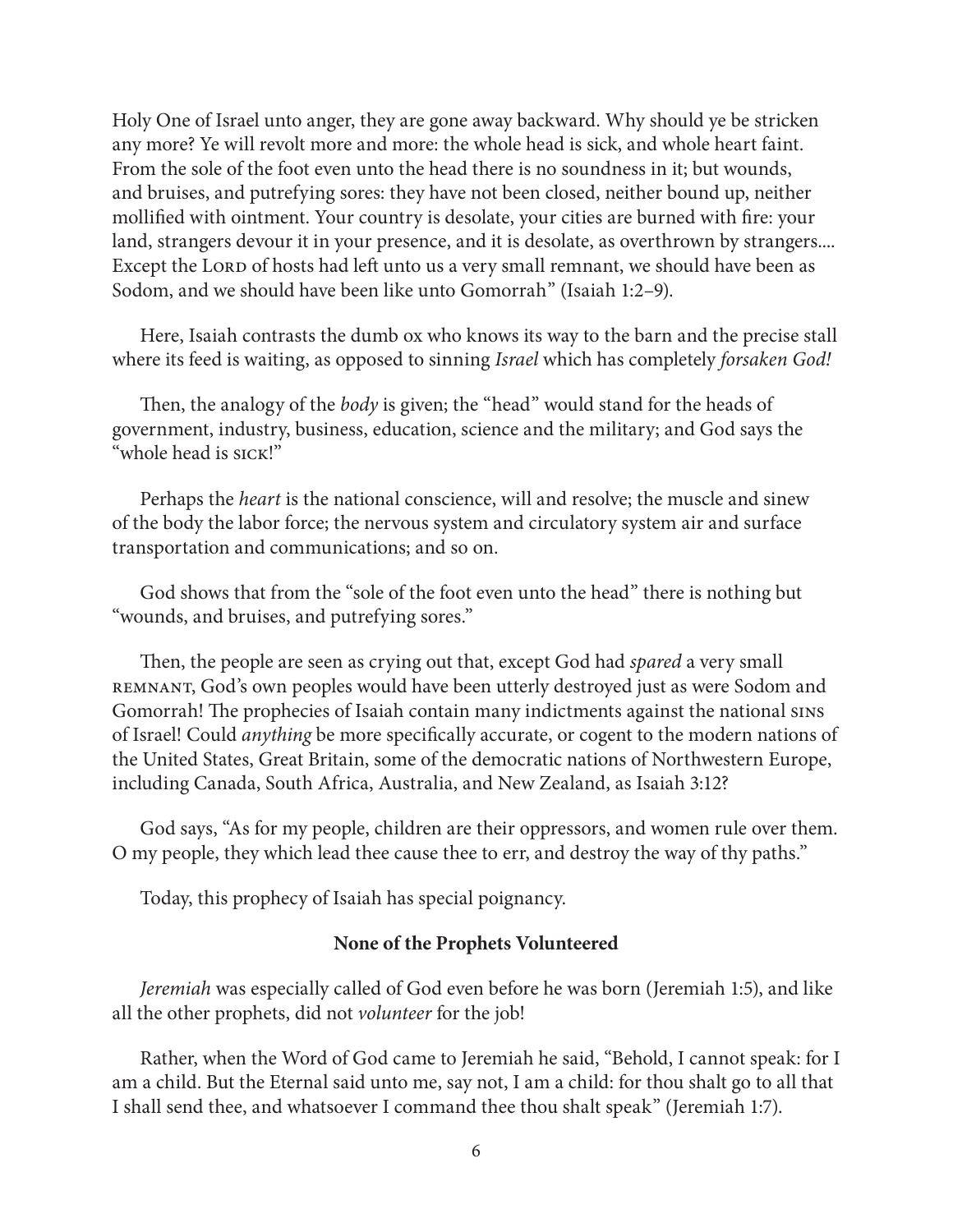Now, notice the indictments against God's people Israel commencing in the second chapter. Jeremiah says, "I brought you into a plentiful country, to eat the fruit thereof and the goodness thereof; but when ye entered, ye defiled my land, and made mine heritage an abomination...." He asks, "Hath a nation changed their gods, which are yet no gods? But my people have changed their glory for that which doth not profit. Be astonished, O ye heavens, at this, *be horribly afraid*, be ye very desolate, saith the LORD" (Jeremiah 2:11–12). Even Ezekiel, though he prophesied from a condition of captivity (Ezekiel 1:1), was given a message of terrible indictments against God's people Israel!

"Behold, I have made thy face strong against their faces, and thy forehead strong against their foreheads..." (Ezekiel 3:4–9).

Ezekiel was also given a special commission to the House of Israel! He was told, "Son of man, I have made thee a watchman unto the House of Israel: therefore hear the word at my mouth, and give them warning from me. When I say unto the wicked, thou shalt surely die; and thou givest him not warning, nor speakest to warn the wicked from his wicked way, to save his life; the same wicked man shall die in his iniquity; *but his blood will I require at thine hand*. Yet if thou warn the wicked and he turn not from his wickedness, nor from his wicked way, he shall die in his iniquity; but thou has delivered *thy soul!"* (Ezekiel 3:17–19).

Thus, God placed a *heavy, personal responsibility* on the shoulders of His prophets! Their performance in the carrying out of their individual callings related directly *to their own salvation!* If they *failed* to warn the wicked, and the wicked died, God held the *prophet* accountable!

If they succeeded in warning the wicked, even though their message was spurned and rejected, the prophet would be spared.

None of God's prophets volunteered!

Isaiah said he was a man of "unclean lips" (Isaiah 6:5), but God, through a vision, caused Isaiah to see "one of the seraphim" who, "having a live coal in his hand, which he had taken with the tongs from off the altar laid it upon my mouth, and said, Lo this hath touched thy lips; and thine iniquity is taken away, and thy sin purged. Also I heard the voice of the Lord saying, Whom shall I send, and who will go for us? Then said [Isaiah!], Here am 1; send me" (Isaiah 6:5–8). In each case, God's prophets had to be *made willing* to carry the message!

Surely the most outstanding example of this is the prophet *Jonah* as he attempted to *flee* from the responsibility God was imposing upon him. Jonah became shipwrecked and was swallowed by a specially-prepared giant fish that vomited him up onto the shore.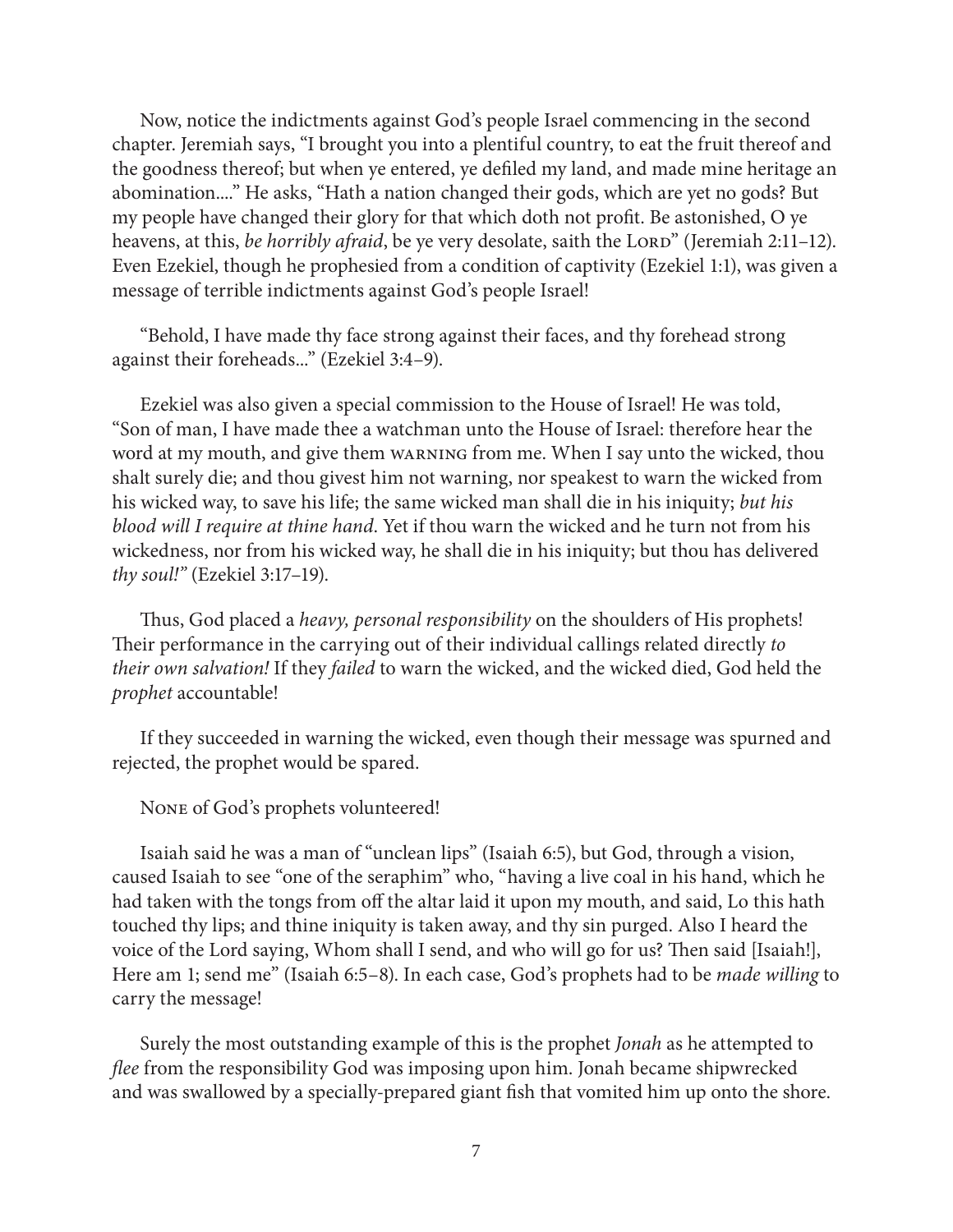Jonah was *humbly willing* after the ordeal.

Notice what Amos said to his antagonists after he had been ordered to get out of his immediate country and *not speak* anymore of God's judgments!

"Then answered Amos, and said to Amaziah, I was no prophet, neither was I a prophet's son; but I was an herdman, and a gatherer of sycamore fruit: And the LORD took me as I followed the flock, and the LORD said unto me, Go, prophesy unto my people Israel. Now therefore hear thou the Word of the LORD: thou sayest, Prophesy not against Israel, and drop not thy word against the house of Isaac. Therefore thus saith the LORD; Thy wife shall be an harlot in the city, and thy sons and thy daughters shall fall by the sword, and thy land shall be divided by line; and thou shalt die in a polluted land: and Israel shall surely go into captivity forth of his land!" (Amos 7:14–17).

Thus, God specially called certain men from various previous occupations, gave them *His message*, and commanded them to go to His stiff-necked wayward, rebellious, Godrejecting people with a message.

Always, they were rejected! Rebellious Israel spurned the message and warning of God, as she continues to do unto this day!

Jesus referred to this in His blistering indictment of the Pharisees. He said, "Wherefore behold, I send unto you prophets. and wise men and scribes: and some of them ye shall kill and crucify, and some of them shall ye scourge in your synagogues, and persecute them from city to city: That upon you may come all the righteous blood shed upon the earth, from the blood of righteous Abel unto the blood of Zacharias son of Barachias, whom ye slew between the temple and the altar. Verily I say unto you, all these things shall come upon this generation. O Jerusalem, Jerusalem, thou that *killest the prophets*, and stonest them which are sent unto thee, how often would I have gathered thy children together, even as a hen gathereth her chickens under her wings, and ye would not! Behold, your house is left unto you desolate" (Matthew 23:34–38).

Perhaps the summarization of *all the prophets* could be found in God's words through Jeremiah to Israel: "Thus saith the LORD of hosts, the God of Israel; put your burnt offerings unto your sacrifices, and eat flesh. For I spake not unto your fathers, nor commanded them in the day that I brought them out of the land of Egypt, concerning burnt offerings or sacrifices: But this thing commanded I them, saying, OBEY MY VOICE, and I will be your God, and ye shall be my people: and walk ye in all the ways that I have commanded you, *that it may be well with you*. But they hearkened not, nor inclined their ear, but walked in the counsels and in the imagination of their evil heart and went backward, and not forward. Since the day that your fathers came forth out of the land of Egypt unto this day I have even sent unto you all my servants the prophets, daily rising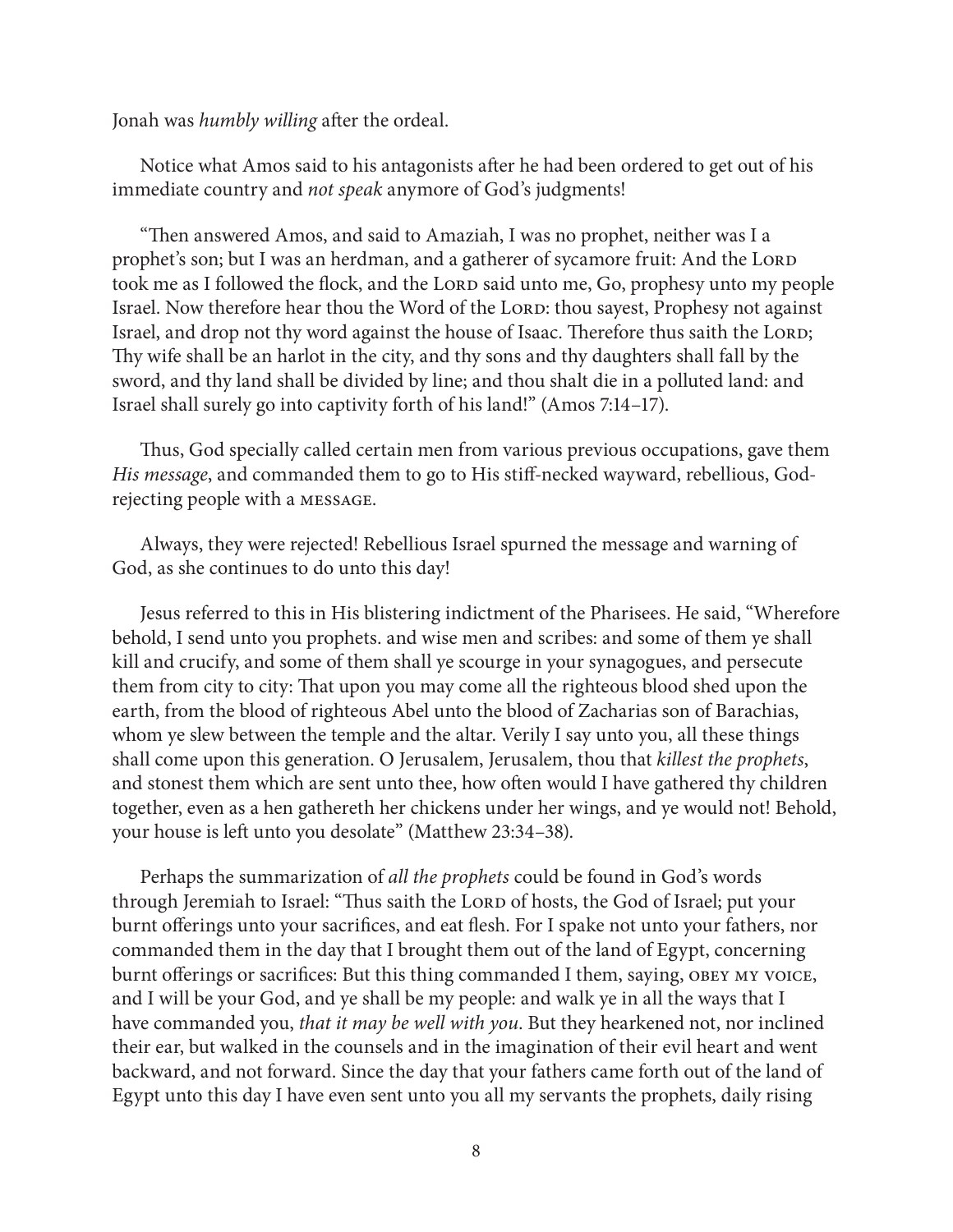up early and sending them: Yet they hearkened not unto me, nor inclined their ear, but hardened their neck: they did worse than their fathers.... thou shalt say unto them, This is a nation that obeyeth not the voice of the LORD their God, nor receiveth correction; truth is perished, and is cut off from their mouth!" (Jeremiah 7:21–28).

*Because* of the great sacrifice made by these great men of God; because of their enormous contribution to biblical literature, and their example for us today, Jesus Christ said they are a part of the very *foundation* of the New Testament CHURCH OF GOD!

Notice! "For through Him [Christ] we both [Jews and Gentiles alike] have access by one Spirit unto the Father. Now therefore ye are no more strangers and foreigners, but fellow citizens with the saints, and of the household of God; And are built upon the foundation of the apostles AND PROPHETS, Jesus Christ being the chief Cornerstone" (Ephesians 2:18–20).

# **The Duality Principle**

Much of Bible prophecy is *dual*—that is, it consists of pronouncements which are both thesis and antithesis; type and antitype, or a *prior* (usually immediate) fulfillment and a final, latter-day fulfillment.

As a matter of fact, type and antitypes, "shadows" of reality, figures of speech, metaphor, simile and analogies are used liberally throughout the Bible, just as they are in much of our literature and everyday speech.

Perhaps one of the greatest examples of duality is in the prophecy of the imminent destruction of Jerusalem, given by Jesus Christ in Matthew 24 (also read Mark 13; Luke 21).

Notice that at the very beginning of the prophecy Jesus said, "Verily I say unto you, there shall not be left here *one stone upon another*, that shall not be thrown down" (Matthew 24:2).

Then follows the Olivet prophecy of false Christs and false prophets, wars and rumors of wars, famines, pestilences, and earthquakes, all of which are described as "the beginning of sorrows," or the commencement of the Great Tribulation (Matthew 24:21).

Following the tribulation is a description of the heavenly signs (Matthew 24:29), followed by the appearance of the "sign of the Son of man in heaven" (verse 30) and the Second Coming of Christ (verses 30–31).

The chapter concludes with Christ's warning, "But of that day and hour knoweth no man, no, not the angels of heaven, but my Father only..." (verse 36), and His admonition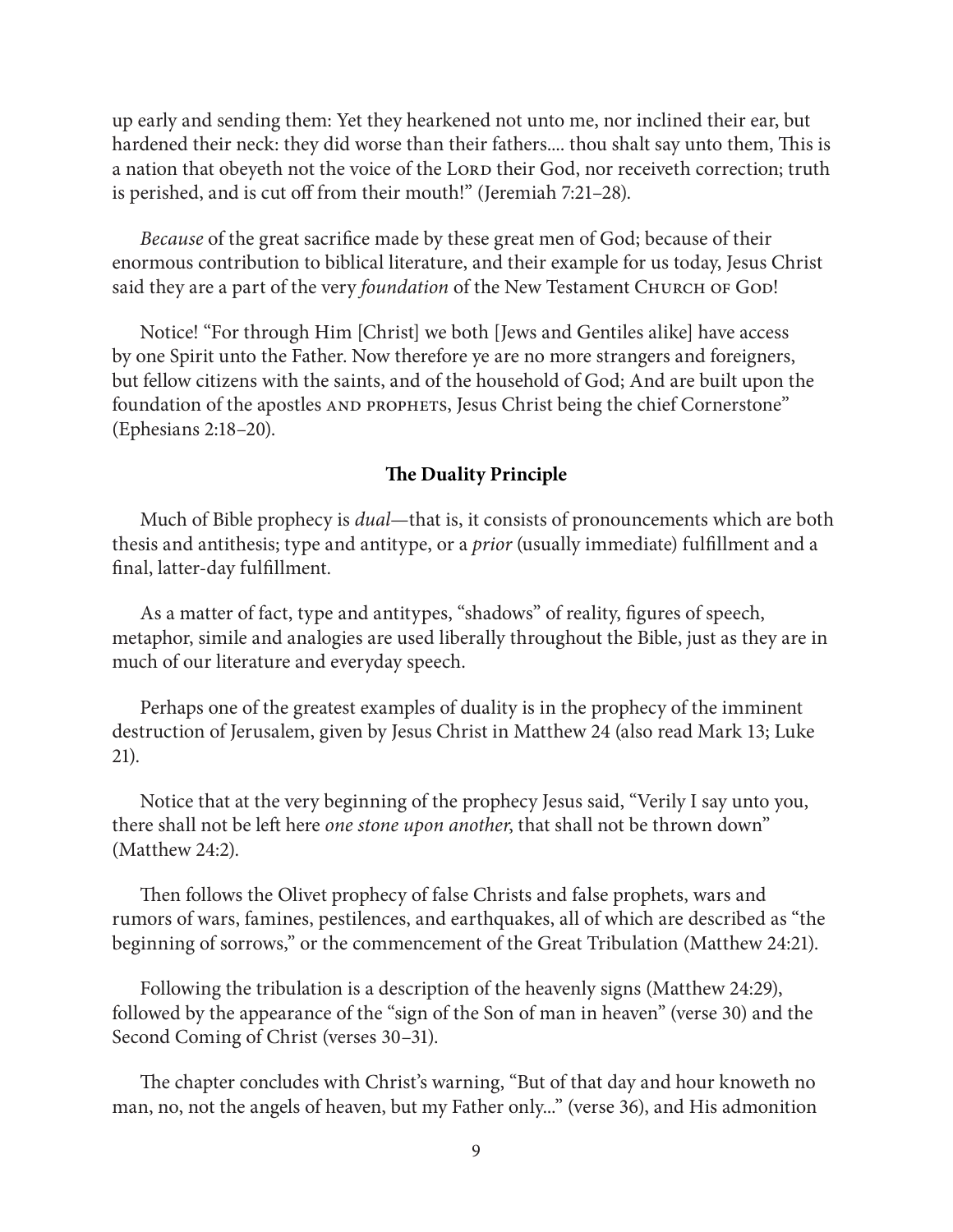that at the time of His imminent return human beings would be living as if they hadn't a care in the world, completely *oblivious* to the meaning of the times (verses 37–39) and His examples of those who were not watching and who were caught unawares (verses 48–51).

Applying the simple test of *truth* to this prophecy, you can easily see it was *dual* in nature.

Jerusalem *was destroyed* approximately forty years after this prophecy! Josephus writes of the most bestial and hideous bloodletting one can imagine; the protracted siege, horrible famine and starvation, the ultimate conquest of the city, the impaling and torturing to death of tens of thousands of Jews; the prizing apart of the very stones of the upper portions of the wall surrounding the city and the leveling of its buildings, together with the desecration of its famous temple.

True to the predictions of Jesus Christ, that living generation *did not pass* before the things of His Olivet prophecy came to pass!

But there were no "heavenly signs"! The "sign of the coming of the Son of man" did not appear in heaven! Jesus did not return at that time! Furthermore, while the city was destroyed, there were thousands of stones which were left intact, and which are there yet today, if one is to take Jesus' prediction that there would "not be left one stone atop another" literally!

It is obvious to serious students of the Bible and Spirit-filled believers that Jesus' Olivet prophecy was *dual*. It had a previous "typical" fulfillment in the sack and destruction of Jerusalem by the armies of Titus of Rome in AD 70–71. Shockingly, there is to be a yet future destruction of the city of *Jerusalem*—yes, the *modern* city—according to Bible prophecy!

A couple of other examples of duality are found in the descriptions of the King of Babylon (Isaiah 14:4) and the Prince of Tyre (Ezekiel 28:2).

All the Bible commentaries are universal in their acceptance of the duality of these two chapters in their description of human, physical kings of empires or city states, and a description of Satan the devil!

The King of Babylon is a *type* of Satan, who is described in Isaiah 14:12–14. The Prince of Tyre is a type of Satan, who is described commencing in the middle of verse 12 of Ezekiel 28 and concludes in the latter part of verse 17 of that same chapter.

There is a third shadowy meaning in both of these chapters, in that both the ancient King of Babylon and the Prince of Tyre are shadowy types of the famous "beast" of a coming military dictatorship in Central Europe—the "King of the north" of Daniel 11:40,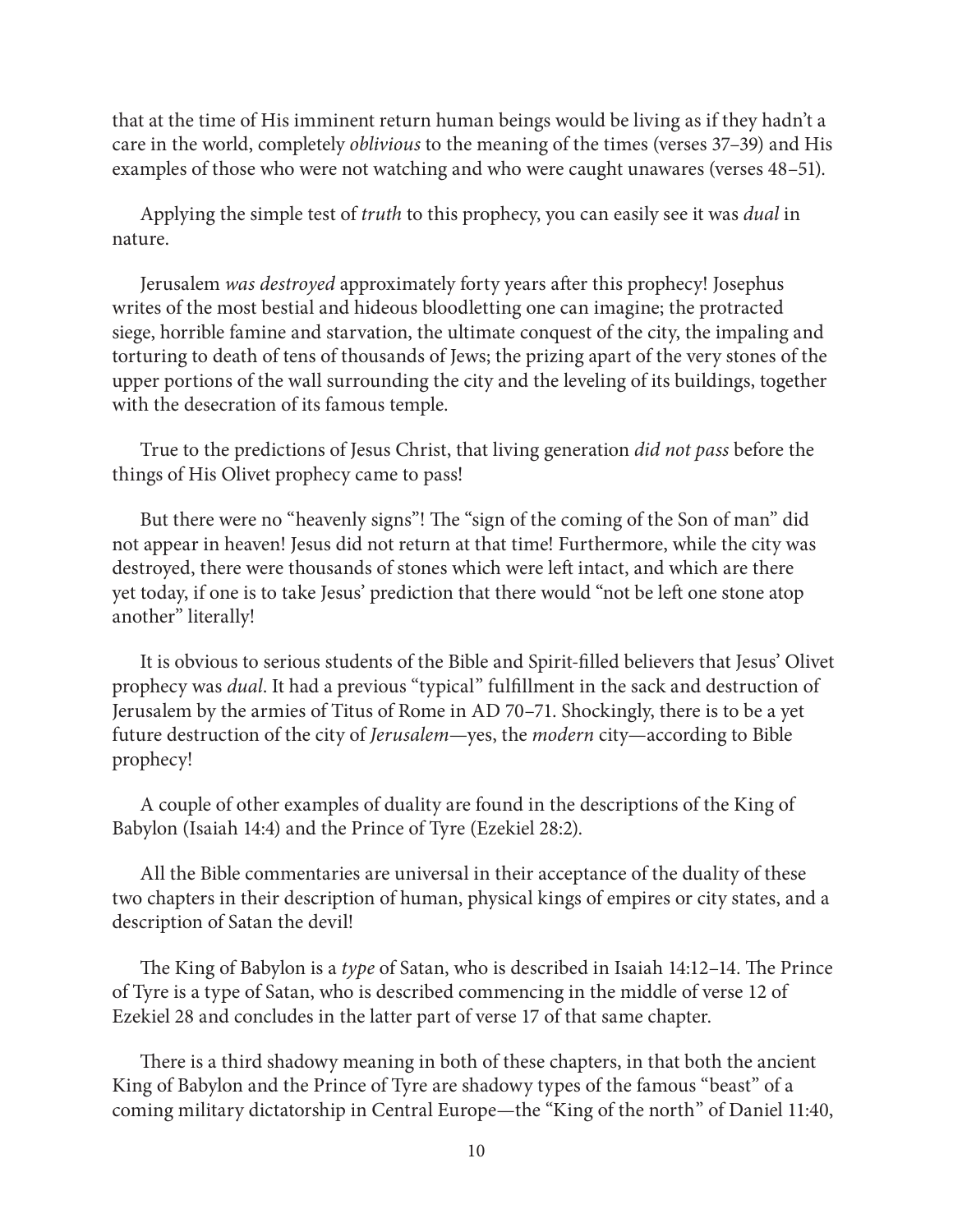etc.—the great future world dictator who is in alliance with the "false prophet" and who will be destroyed at the Second Coming of Christ (Revelation 19:20).

There are many Bible examples of shadows and types, as well as duality.

Thus, there is the Old and New Testament, the Old and New Covenant, the first man Adam (Adam of the flesh, in the Garden of Eden) and the "second man Adam" (Jesus Christ, 1 Corinthians 15:45–46). Pharaoh was a symbol of Satan the devil; Moses and Aaron are typical of the "two witnesses" of Revelation 11; Egypt was a type of sin, and the physical Israelites a type of God's spiritually redeemed.

The plagues that fell upon ancient Egypt at the time of the Exodus are typical of the great trumpet plagues to be poured upon the beast power; the release of the Israelites from captivity is typical of a yet *future* regathering of God's people at the Second Coming of Christ (Isaiah 10:20–21; Isaiah 11:11–12; Isaiah 11:15–16; Isaiah 19:23–24; Jeremiah 50:18– 19; Ezekiel 11:17–20; Hosea 1:10–11; Joel 2:18–20; Zechariah 1:17; Zechariah 8:3–8, etc.).

The escape of the children of Israel through the parted waters of the Red Sea is symbolic of *baptism* (1 Corinthians 10:1–4), and their sojourn in the "wilderness of sin" is symbolic of the *life of overcoming* confronting the newly-baptized Christian.

The crossing of the river Jordan into the "promised land" is a symbolism of the Christian inheritance of the Kingdom of God; and the forty years' wandering (forty is a number symbolizing trial or testing in the Bible) symbolic of the life of trials and tribulation confronting each newly-begotten Christian (John 16:33). There are literally dozens of types in the Bible which are shadowy examples of God's plan.

Thus, each of the annual holy days are shadows of the reality of God's purpose; they are prophetic, in that sense:

(1) *The Passover*, with the shedding of the blood of the paschal lamb, was symbolic of Christ's sacrifice. In the New Testament, Christ instituted the memorial of His death by giving His disciples unleavened bread and a sip of wine, symbols of His broken body and shed blood (Matthew 26:26–28). The Christian's partaking of the "New Testament Passover" (or Lord's Supper) symbolizes his acceptance of the shed blood of Jesus Christ as his personal Savior to atone for his sins (1 Corinthians 11:23–30).

(2) *The Days of Unleavened Bread* symbolize living a life of overcoming; leavened bread symbolizes being "puffed up," or filled with the baser elements of human nature such as vanity, ego, jealousy, greed, etc. The eating of unleavened bread for seven days (originally, in direct connection with the Passover in Egypt and the Exodus) is symbolic of the Christian's life of overcoming after acceptance of Christ and baptism (1 Corinthians 5:2–8; Leviticus 23:5–6).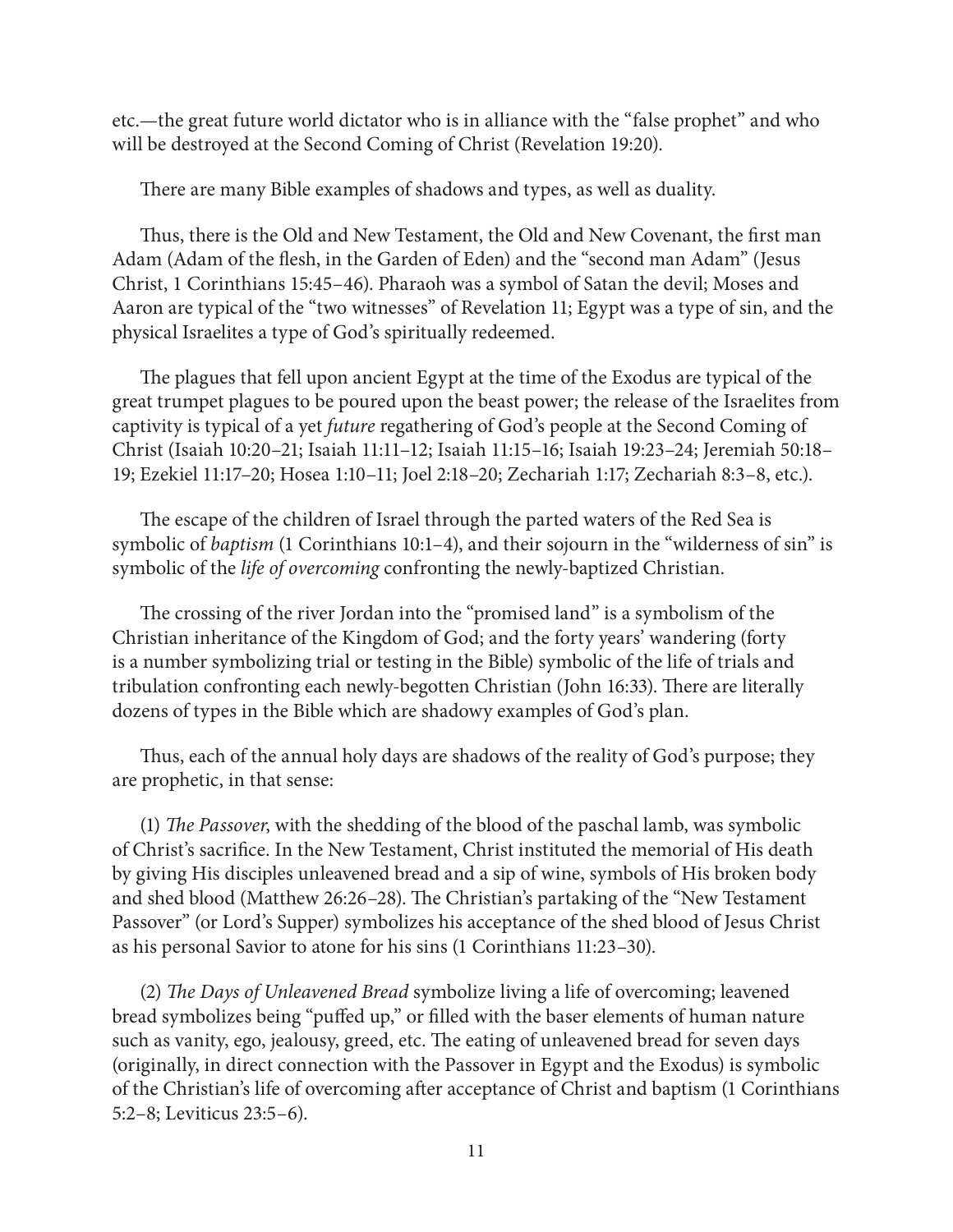(3) *The Feast of Pentecost* (Acts 2; Leviticus 23:9–16) is the feast of "firstfruits" and is a shadowy type of the fact that God is not trying to save the whole world *now*; that He is calling but a "firstfruits" unto the Lord; that Jesus Christ is the "first" of the firstfruits, and that the great, latter-day harvest of human lives is yet to follow. "Pentecost" merely means "fiftieth," and is an anglicized version of the Greek name for the "Feast of Firstfruits" which fell fifty days after the weekly Sabbath during the Days of Unleavened Bread.

(4) *The Feast of Trumpets* (Leviticus 23:23; Numbers 29:1) is a festival which primarily focuses on the "last trump" (1 Corinthians 15:52), which sounds at the Second Coming of Jesus Christ, although it includes the meaning of all of the "trumpets" connected with the plagues of God revealed in the book of Revelation (Revelation 8:6–10) and symbolizes an announcement, a warning to the inhabitants of the earth of the imminent arrival of Christ. As such, the Feast of Trumpets is also a celebration connoting the WORK OF GOD which is to be accomplished on earth—that of preaching the gospel of the Kingdom of God as a witness and a warning (Matthew 24:14).

(5) *The Day of Atonement* (Leviticus 23:27–29) contained many shadowy types and examples in its original observance, and is still observed today by fasting (Acts 27:9, margin). It is a day which symbolizes "at-one-ment" with God; it portrays the time in the future when the whole world will ultimately be reconciled with God.

(6) *The Feast of Tabernacles* symbolized the sojourning of ancient Israel, and the fact that they "dwelt in booths" (tabernacles) as a temporary dwelling-place. The Christian is, today, "a chosen generation, a royal priesthood, an holy nation, a peculiar people...as strangers and pilgrims..." (1 Peter 2:9–17). Primarily, however, the Festival of Tabernacles is the "feast of ingathering" in the fall of the year, a festival celebrating the great harvest. It foretells the coming of the Kingdom of God to this earth; it was a time of great rejoicing (and is still so celebrated by those who understand that these days are to be observed) portraying the soon-coming Kingdom of God on earth.

(7) *The Last Great Day* (Leviticus 23:39), falling immediately after the Feast of Tabernacles, is the seventh of God's annual holy days. It portrays the "great white throne judgment" (Revelation 20:11) and the second resurrection (Revelation 20:5), when, during a period of an apparent one hundred years (Isaiah 65:20), a time of judgment (not sentencing!) will take place for all those who were never called and never given a true opportunity for salvation during their lifetimes.

Thus, in the seven annual festivals or annual holy days is seen a complete type or shadowy representation of the very PLAN OF GOD!

There are literally dozens of shadowy types in the Bible. A few are: Abraham, as a shadowy type of God the Father being willing to offer His own Son, Jesus Christ, when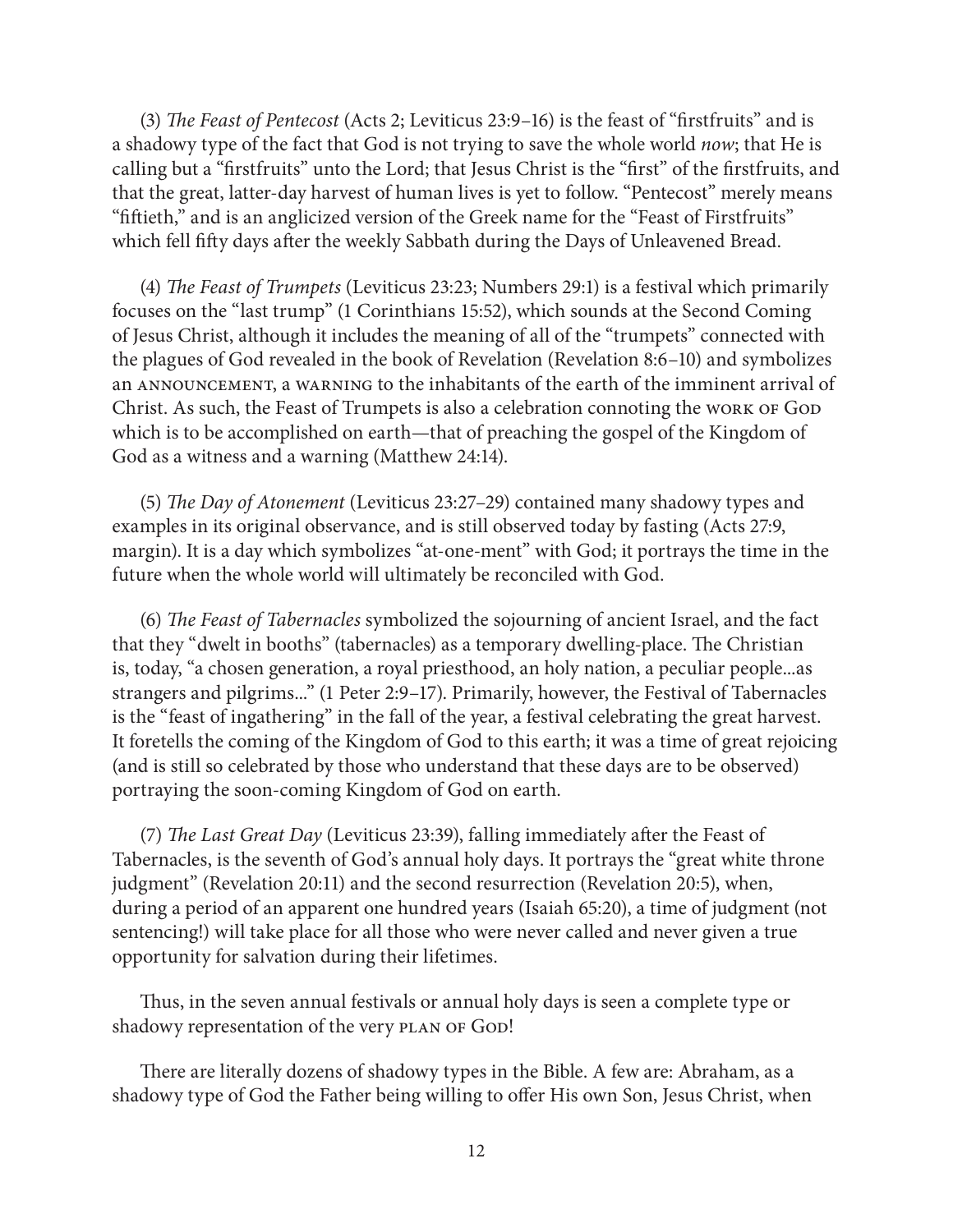Abraham was commanded to sacrifice Isaac, and, when God found him willing, a ram was provided instead. Moses is, in a sense, typical of both God the Father (in the giving of the law) and Christ the Son (as an intermediary between God and Israel). Moses and Aaron together are typical of the two witnesses of Revelation 11. Jannes and Jambres, the two "magicians" of Pharaoh's court, are symbolic of the two witnesses who are saying "let my people go." David is a type of Jesus Christ. Ezra, Nehemiah, and Zerubbabel, all of whom figured prominently in the delivery of the Jews from their Babylonian captivity, are symbols of Jesus Christ.

## **Poetic Illustrations**

Remember, too, that a good deal of the Bible was written as *poetry*. There are many poetic books (such as Psalms, the Song of Solomon, etc.), and many passages in some of the Major Prophets are poetry.

A few examples of poetic meaning would include the placing of the live coal upon Isaiah's lips as if to cleanse him from being, as he claimed, a man of "unclean lips" (Isaiah 6). Other notable examples are Jeremiah 13:1–10; 25:15; 27:2–3; Ezekiel 3:2–3; and 4:4–6. Some of the examples of the poetic expression of the joy of deliverance are found in Isaiah 35:1–7; 55:12–13; and Joel 2:21–30.

### **Biblical Symbolism**

Often, the Bible uses *symbols* to express thoughts and ideas. The Holy Spirit is likened unto some of the physical manifestations of power. Examples include water (John 3:5; Ephesians 5:26; 1 John 5:6; Revelation 22:1, 17), fire (Acts 2:3; 1 Peter 1:7; Revelation 3:18), and wind (John 3:8; Acts 2:2).

Water, the life-giving substance which is essential to life; wind, or air, which is also essential to life; and fire, which both purges and cleanses (in the case of metals, etc.), or is capable of destroying, are thus used typically of the powerful Spirit of God!

Also, "light" from the sun and the stars is likewise used. Perhaps, had the Bible been written during our day, God would have used nuclear energy and lasers as typical of His awesome power and might.

Notice a few more biblical symbols: "And it shall come to pass in the last days, that the mountain of the LORD's house shall be established in the top of the mountains, and shall be exalted above the hills; and *all nations* shall flow unto it. And many people shall go and say, Come ye, and let us go up to the *mountain* of the LORD, to the house of the God of Jacob; and He will teach us of His ways, and we will walk in His paths: for out of Zion shall go forth the law, and the Word of the Lorp from Jerusalem. And He shall judge among the nations, and shall rebuke many people: and they shall beat their swords into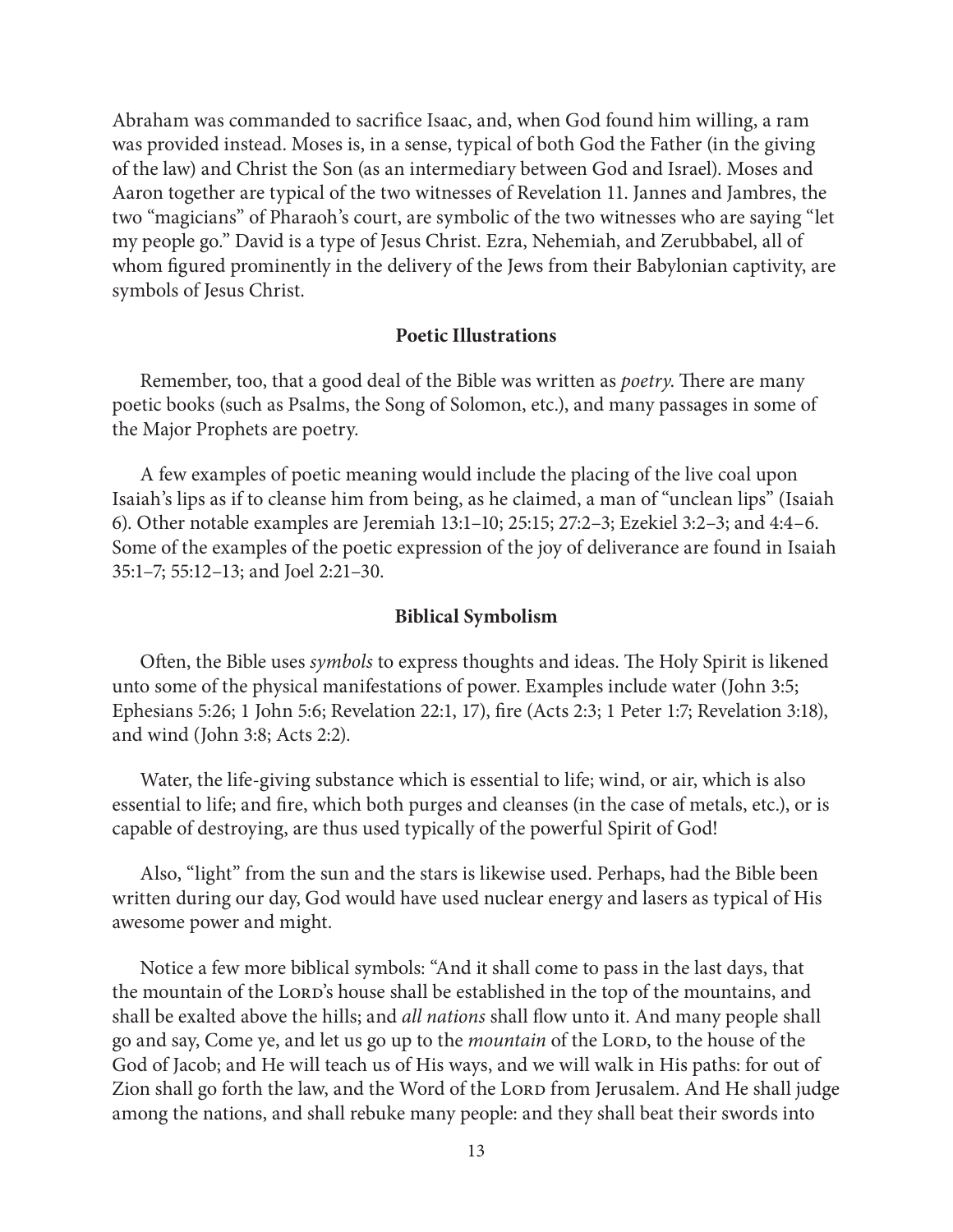plowshares, and their spears into pruning hooks: nation shall not lift up sword against nation, neither shall they learn war any more" (Isaiah 2:2–4).

Here, as in many other prophecies, it is obvious that the "mountain" is symbolic of God's *government*. It is probably both literal and figurative, in that the Bible predicts that God's temple, His *headquarters* on earth, will be on the "Mount of Olives," which will actually cleave in two during the great final earthquake (Zechariah 14:4–9).

When it says the Lord's house will be established "in the top of the *mountains*" it means above all of the so-called "great powers" or *great nations*, and "exalted above the *hills*" means exalted above all the *lesser nations!*

Stars are used as symbols for *angels* (Revelation 9:1). In the vision of Jesus Christ which John saw (Revelation 1) there were "in His right hand seven stars" (Revelation 1:16). Here is an example of how *the Bible interprets the Bible*. By merely reading on through the description of all that John saw, you come to verse 20, which says, "The mystery of the seven stars which thou sawest in my right hand, and the seven golden candlesticks. The seven stars are the angels of the churches" (Revelation 1:20).

Jesus Christ is referred to as "the bright and morning star" (Revelation 22:16; 2:28).

A beast, or wild, ravenous *creature*, is usually used to connote a Gentile government, or kingdom. In Daniel's seventh chapter, for example, four great beasts are pictured. Notice the description: "The first was *like a lion*, and had eagle's wings: I beheld till the wings thereof were plucked, and it was lifted up from the earth, and made stand upon the feet as a man, and a man's heart was given to it. [This refers to Nebuchadnezzar's insanity and cure.] And behold another beast, a second, *like to a bear*, and it raised up itself on one side, and it had three ribs in the mouth of it between the teeth of it: and they said thus unto it, Arise, devour much flesh. After this I beheld, and lo another, *like a leopard*, which had upon the back of it four wings of a fowl; the beast had also four heads; and dominion was given to it. After this I saw in the night visions, and behold a fourth beast, dreadful and terrible, and strong exceedingly; and it had great iron teeth: it devoured and brake in pieces, and stamped the residue with the feet of it: and it was diverse from all the beasts that were before it; and it had ten horns. I considered the horns, and, behold, there came up among them another little horn, before whom there were three of the first horns plucked up by the roots: and, behold, in this horn were eyes like the eyes of man, and a mouth speaking great things. I beheld till the thrones were cast down, and the Ancient of days did sit, whose garment was white as snow, and the hair of His head like the pure wool: His throne was like the fiery flame, and His wheels as burning fire" (Daniel 7:4–9).

Now, notice how *the Bible interprets the Bible* in revealing the meaning of these various creatures. Continuing to read through the same chapter, we come to verse 17: "These great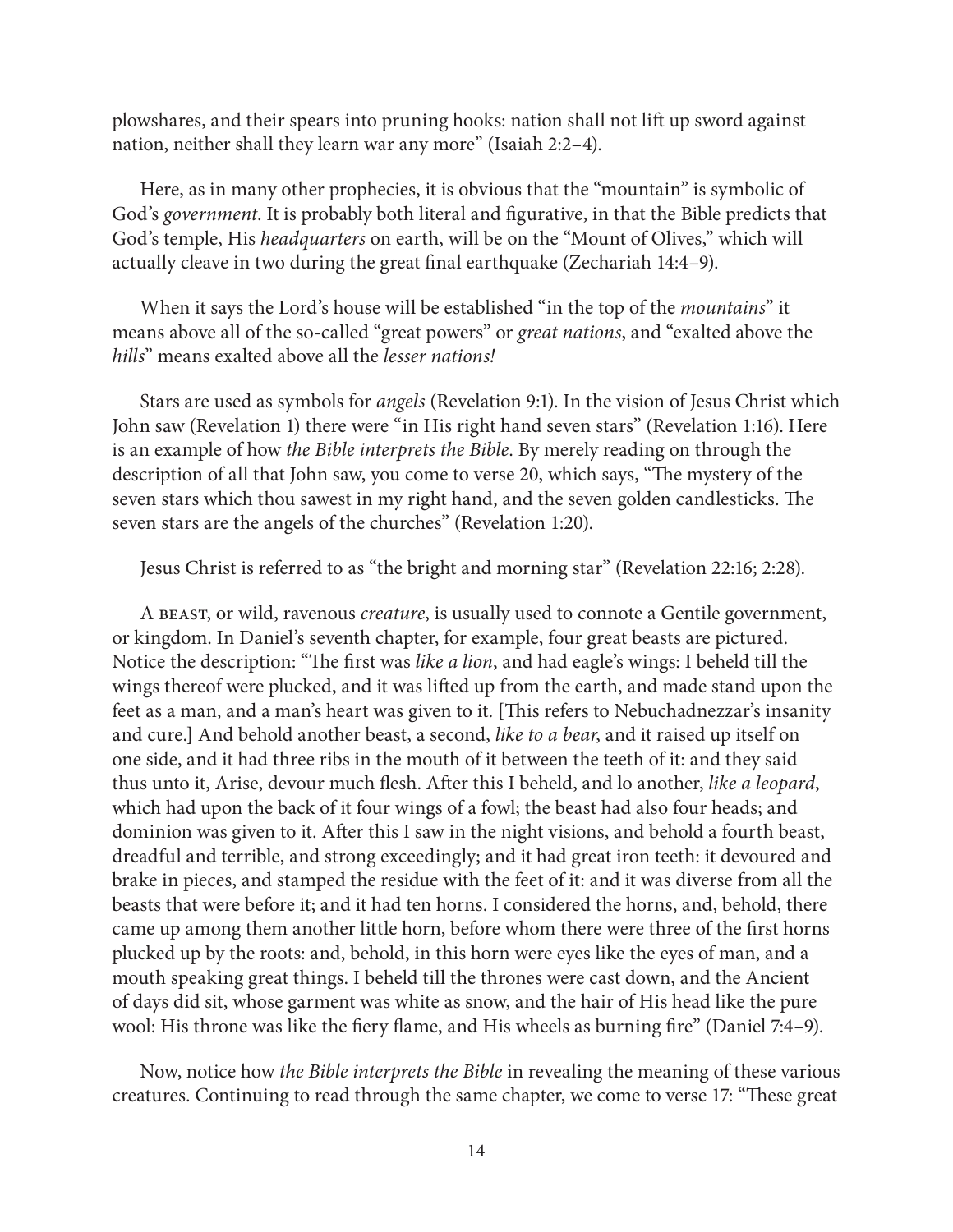beasts, which are four, are four kings, which shall arise out of the earth." That a king stands for his kingdom is absolutely conclusive by reading the second chapter of Daniel. Here, we see the vision of Nebuchadnezzar, and the great image described in Daniel 2:32– 35.

Daniel, through a miracle, was given the interpretation of the dream and revealed it to Nebuchadnezzar. He said, "Thou, O king, art a king of kings: for the God of heaven hath given thee a kingdom, power, and strength, and glory. And wheresoever the children of men dwell, the beasts of the field and fowls of the heaven hath he given into thine hand, and hath made thee ruler over them all. *Thou art* this head of gold. And after thee shall arise another *kingdom* inferior to *thee*, and another third kingdom of brass, which shall bear rule over all the earth. And the fourth kingdom shall be strong as iron: forasmuch as iron breaketh in pieces and subdueth all things: and as iron that breaketh all these, shall it break in pieces and bruise. And whereas thou sawest the feet and toes, part of potters' clay, and part of iron, the kingdom shall be divided; but there shall be in it of the strength of the iron, forasmuch as thou sawest the iron mixed with miry clay. And as the toes of the feet were part of iron, and part of clay, so the kingdoms shall be partly strong, and partly broken. And whereas thou sawest iron mixed with miry clay, they shall mingle themselves with the seed of men: but they shall not cleave one to another, even as iron is not mixed with clay. And in the days of these kings shall the God of heaven set up a kingdom, which shall never be destroyed: and the kingdom shall not be left to other people, but it shall break in pieces and consume all these kingdoms, and it shall stand for ever" (Daniel 2:37– 44).

Can anything be plainer? The *head* of the image stood for Nebuchadnezzar, but it is obvious that *king* and KINGDOM are completely interchangeable, and mean the same thing.

It says, "And after thee shall arise *another kingdom* inferior to *thee* and another *third* kingdom of brass" (Daniel 2:39). Biblical scholars and historians are universal in their acceptance of the obvious succession of the four world-ruling Gentile kingdoms of the Babylonian, Medo/Persian, Greco/Macedonian, and Roman Empires.

What many have *missed* in these obvious prophecies is the fact that both the great image of Daniel's second chapter and the *fourth beast* of Daniel's seventh chapter culminate in the Second Coming of Christ. Therefore, it is obvious that the fourth beast, which is the Roman Empire with its many revivals and resurrections down through history, *will be extant* at the final moments before the Second Coming of Christ!

It is "in the days of *these kings*" (Daniel 2:44) that Jesus Christ returns! In this case "these kings" refer to the ten toes of the great image of Daniel 2.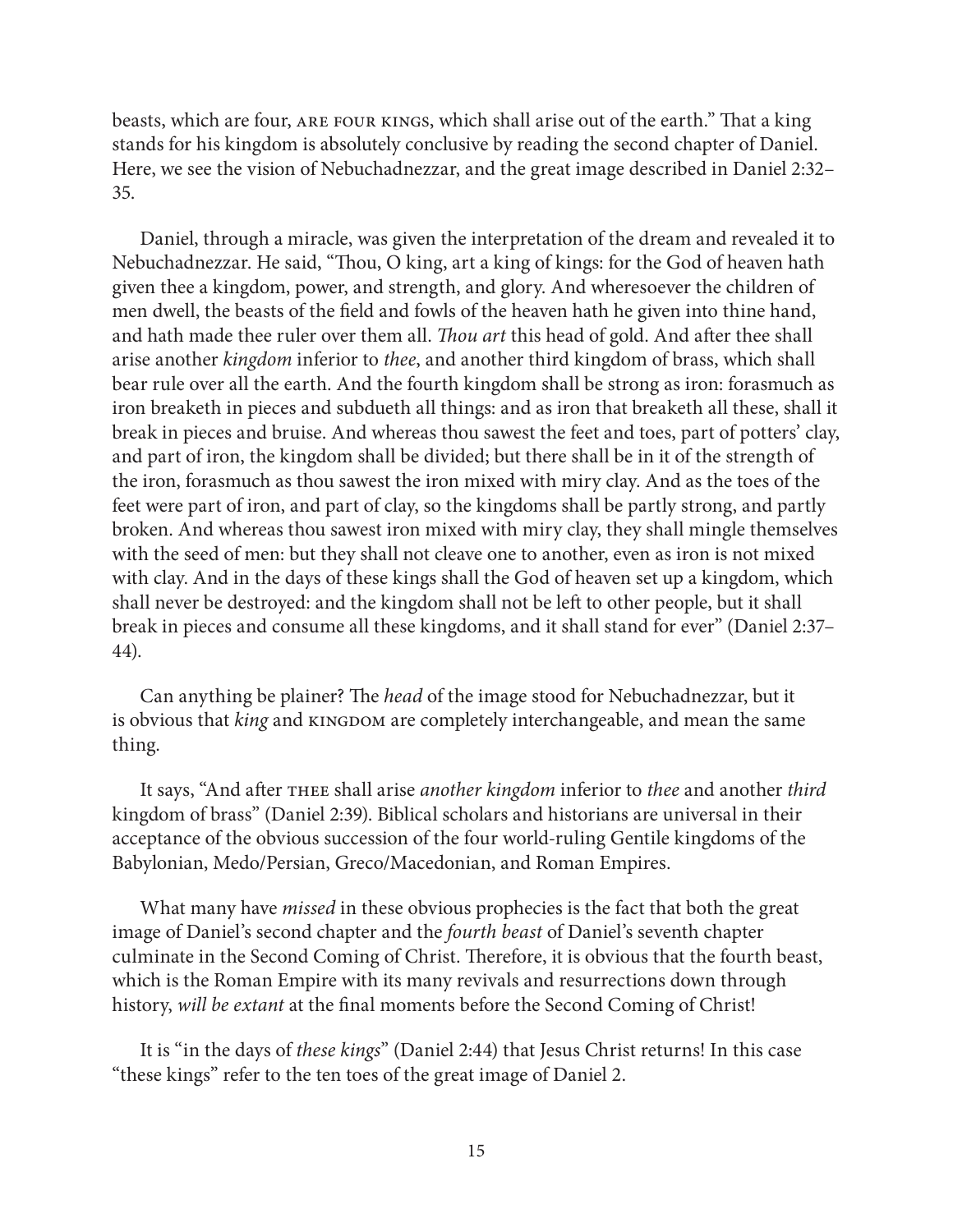Notice the biblical corroboration: "And the ten horns which thou sawest are *ten kings* which have received no kingdom as yet; but receive power as kings one hour with the beast. These have one mind, and shall give their power and strength unto the beast. These shall make war with the Lamb, and the Lamb shall overcome them: for He is Lord of lords, and King of kings: and they that are with Him are called, and chosen, and faithful" (Revelation 17:12–14).

That there will be *ten nations* united together in a super-dictatorship in Central Europe by the time of the Second Coming of Jesus Christ, there can be no doubt.

"Horns" on the creatures are symbols of the *leaders* of the state, either civil or religious. It is obvious that the "little horn" of Daniel 7 refers to the *papacy* which overthrew various governments during the Middle Ages.

Physical *Israel* (including both the House of Israel and the House of Judah) is often pictured as a woman. Actually, Almighty God pictured Israel as the bride and Himself as the suitor in proposing the Old Covenant. God "proposed" by giving Israel His laws and promising to become Israel's protector, sustainer, and provider. When Israel accepted the terms and conditions of God's law, it constituted a covenant, or an *agreement*, between them.

God used the analogy of a "marriage agreement" and said "I was an *husband* to them" (Jeremiah 31:31–32).

When Israel broke the terms and conditions of the covenant, God called it whoredom, or harlotry. Read the entire chapter of Ezekiel 16, where God depicts Israel as a young, beautiful woman whom He found as an abandoned child, caused her to "multiply as the bud of the field" (Ezekiel 16:7), but who forsook Him and "did trust in your own beauty, and played the harlot" (Ezekiel 16:15). Ezekiel 23 is another important chapter, where the House of Israel (the northern ten tribes) is called "Aholah" and Jerusalem, symbolic of the House of Judah, "Aholibah."

This chapter again depicts their *harlotry* in forsaking their covenant with God and having concourse with Gentile nations.

The *church* is depicted as a woman "clothed with the sun, and the moon under her feet, and upon her head a crown of twelve stars" (in this case, symbolic of the twelve apostles Revelation 12:1). One must be cautious in reading some of the prophecies of the Old Testament, for the description of a *female* called "the daughter of Zion" or "the daughters of Zion" does not always mean the church.

An example is found in Isaiah 3:1: "Moreover the LORD saith, Because the *daughters of Zion* are haughty, and walk with stretched forth necks and wanton eyes, walking and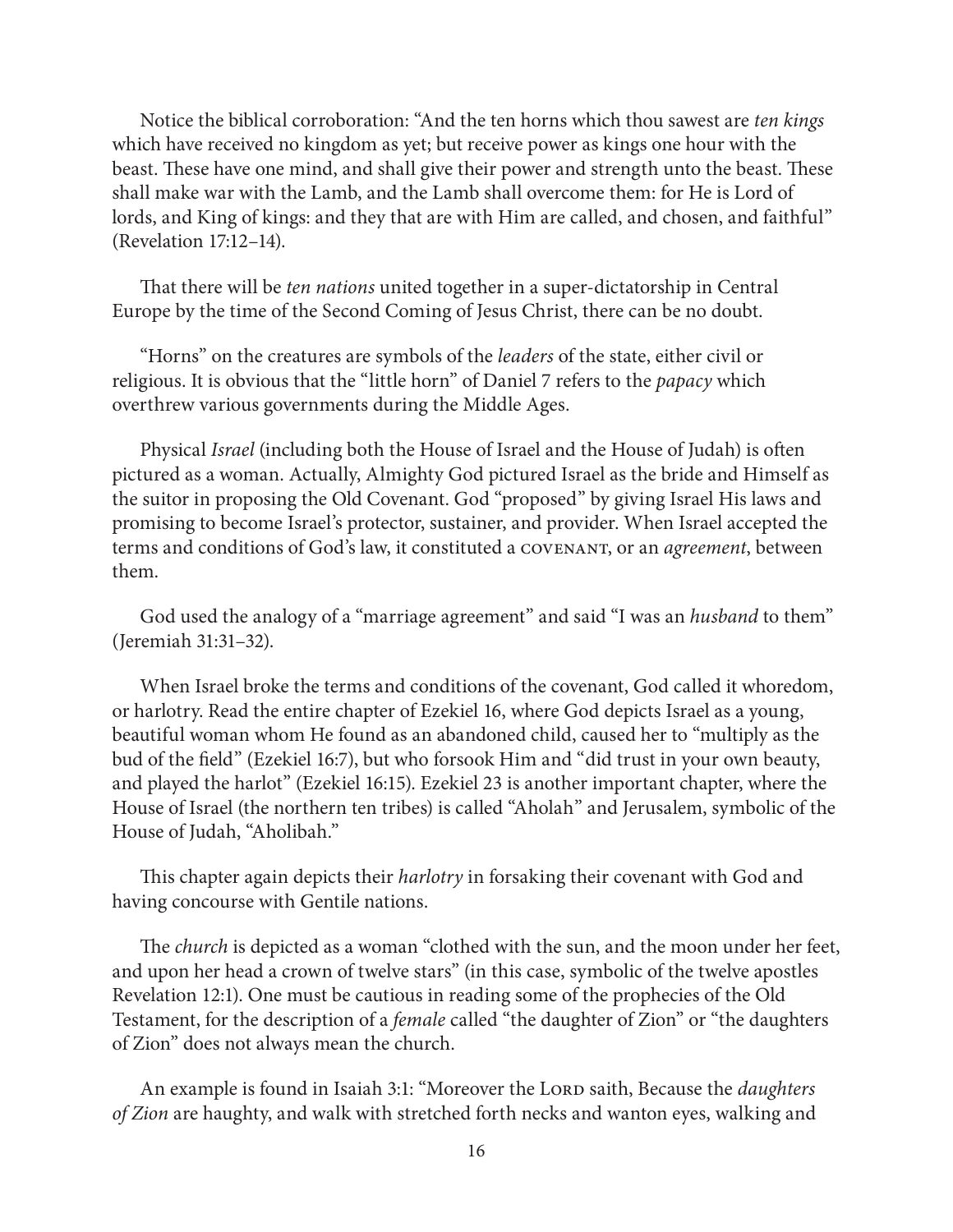mincing as they go...." This obviously refers to the *women* of the physical nation of Israel!

God also uses the symbol of a *harlot*, or a fallen woman, to depict the great false, universal church! Notice it: "Sit thou silent, and get thee into darkness, O daughter of the Chaldeans: for thou shalt no more be called, the lady of kingdoms. I was wroth with my people, I have polluted mine inheritance, and given them into thine hand: thou didst shew them no mercy; upon the ancient hast thou very heavily laid thy yoke. And thou saidst, I shall be a lady for ever: so that thou didst not lay these things to thy heart, neither didst remember the latter end of it.

"Therefore hear now this, thou that are given to pleasures, that dwellest carelessly, that sayest in thine heart, I am, and none else beside me; I shall not sit as a widow, neither shall I know the loss of children: But these two things shall come to thee in a moment in one day, the loss of children, and widowhood: they shall come upon thee in their perfection for the multitude of thy sorceries, and for the great abundance of thine enchantments. For thou hast trusted in thy wickedness: thou hast said, None seeth me. Thy wisdom and thy knowledge, it hath perverted thee; and thou hast said in thine heart, I am, and none else beside me" (Isaiah 47:5–10). See also Revelation 17:5.

# **Understanding Time Sequences**

God gives certain, specific keys to understanding biblical time sequences.

Notice: "And your children shall wander in the wilderness forty years, and bear your whoredoms, until your carcasses be wasted in the wilderness. After the number of days in the which you searched the land, even forty days, *each day for a year*, shall ye bear your iniquities, *even forty years*" (Numbers 14:33–34).

God plainly tells us that the number of days in which the advance scouts of the nation of Israel searched out the promised land would represent the *number of years* in which they would wander in the land of Sinai.

Now, notice Ezekiel's fourth chapter. Ezekiel is told to portray a map of the city of Jerusalem on a tile, as a "sign to the House of Israel." He was to depict, like a child playing in the sand, a walled fortified city, depict armies advancing against it, with all of the siege mechanisms of the day, and then to lie first on one side and then on the other to depict the *number of years* Israel would bear their iniquity.

"For I have laid upon thee the years of their iniquity, *according to the number of the days*, three hundred and ninety days: so shalt thou bear the iniquity of the House of Israel. And when thou hast accomplished them, lie again on thy right side, and thou shalt bear the iniquity of the House of Judah forty days: I HAVE APPOINTED THEE EACH DAY FOR A year" (Ezekiel 4:4–6).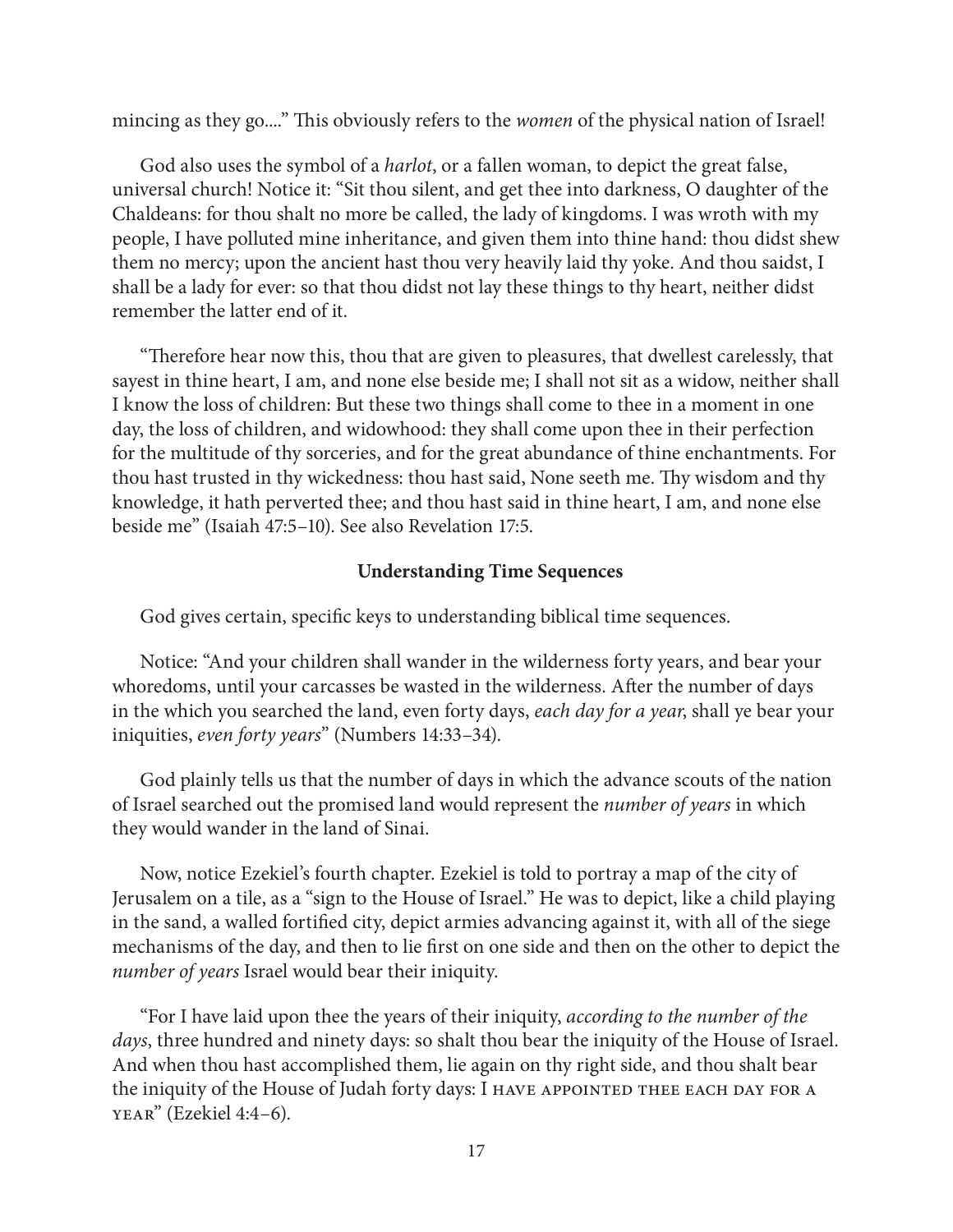To see a practical application of this important key in understanding Bible prophecy, turn to Revelation 12 and 13. Here, you see the woman (which you have learned stands for God's *true church*) given "two wings of a great eagle" (a symbol of God's protection— Exodus 19:4), that she might fly into the wilderness, into her place, where she is nourished for a *time*, and *times* and *half a time*, from the face of the serpent (Revelation 12:14).

Later, in the thirteenth chapter, we read that the duration of this persecution under the false prophet and the beast is "forty and two months" (Revelation 13:5).

Yet, in Revelation 12:6, the *same* period of time is called a thousand two hundred and threescore days. Simple arithmetic shows us, using the key that a *day* stands for a *year* in fulfillment, that there was, in fact, a period of one thousand two hundred and sixty years during the Middle Ages when God's true church experienced terrible persecution; and it tells us, further, that a *prophetic year* consists of three hundred and sixty days of thirtyday months!

Thus, for prophetic purposes, we can come to understand the meaning of the biblical "time."

A time is a *year* in Bible prophecy. Thus, "time, times and half a time" means exactly three and one-half years. Three and one-half years consists of forty-two months of thirty days each. Thus, we have twelve hundred and sixty days, forty-two months, or three and one-half years.

Apparently, the Great Tribulation, heavenly signs, and Day of the Lord will fit into this three-and-one-half year period.

CAUTION: Do not attempt to "set dates" in biblical prophecy! Many have learned, sometimes to their bitter disappointment, that it is a *grave error* to think you have worked out some specific key or other—some table of figures, numerical values to Greek, Hebrew, or English letters, etc.—and then arrive at a specific *date* for the fulfillment of some great prophecy!

# **Biblical Prophecy Deals in the Overview**

The prophecies of Jesus Christ on Mount Olivet are the most *important* for us, during this time! It is *these prophecies* (Matthew 24; Mark 13; Luke 21) which *interpret the time sequence* of events outlined in the book of Revelation, *specifically* beginning with chapter 6 and 7, and following the general *theme* of tribulation, heavenly signs and day of the Lord as it is developed through the remainder of the book of Revelation.

Notice another major key to understanding the sequence of these great events. Read Joel 2:31, compare it carefully with Matthew 24:29, and then read the sixth and seventh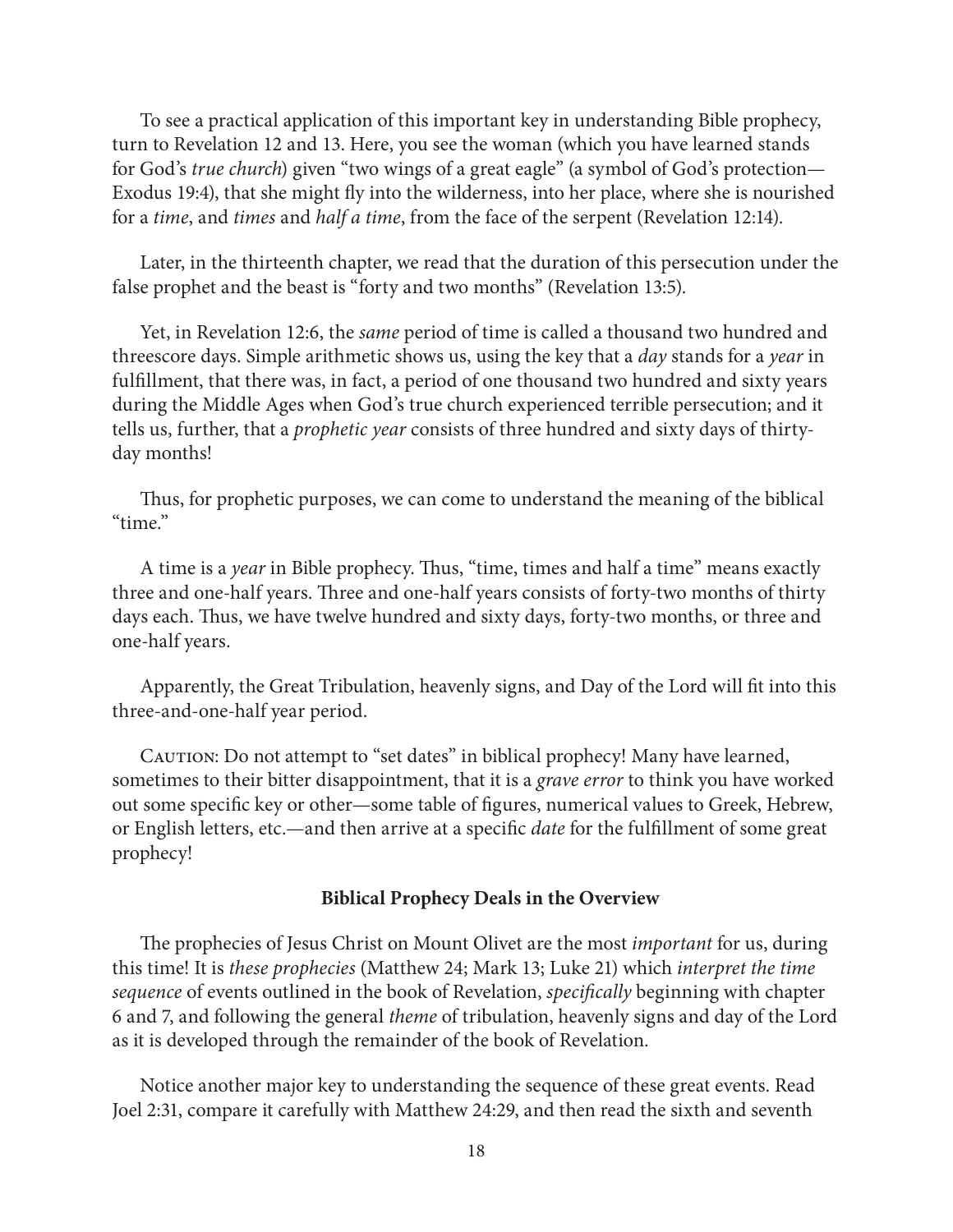chapters of Revelation.

By this brief study, you will see that the Great Tribulation (Matthew 24:21–22), or the time of *Jacob's trouble*, comes before the heavenly signs. You see that the heavenly signs come AFTER the tribulation. You see that the Day of the Lord Comes AFTER the heavenly signs!

By this simple understanding, you can come to understand that those who preach a "secret rapture" where the church is allegedly taken away from the earth prior to the Great Tribulation is a complete error.

Pre-tribulation rapture theorists generally confuse the tribulation period and the Day of the Lord, making them the same thing.

A suggested simple study you might do on your own to aid you in what you have learned is to read the brief description of the great events to befall this earth given by Jesus Christ in the first half of Matthew 24.

As you do so, read Revelation 6 and 7. Notice that the first thing Christ predicted was there would be "false Christs and false prophets." Now, notice the *first* of the "four horsemen of the Apocalypse" (Revelation 6) is a being who *appears* Christ-like, but who, instead of carrying a "sharp two-edged sword," carries a *bow*. He goes out conquering and to conquer. Many are confused about this prophecy. Does it mean Christ? Let Jesus Christ Himself do the interpreting!

Notice the *next* of the four horsemen of the Apocalypse, the red horse which connotes war. And what did Jesus say would be the second of the great events? "There shall be wars and rumors of wars!"

Once you have established the sequence of events, you can come to understand the meaning of *each* of the "four horsemen" of Revelation 6: (1) false Christs and false prophets, (2) wars and rumors of wars, (3) famine, and (4) death and destruction.

The *fifth seal* symbolizes the tribulation, the *sixth seal* the heavenly signs, and the *seventh seal* the Day of the Lord, which is comprised of seven trumpet plagues.

Notice carefully that the 144,000 and the "great innumerable multitude" (Revelation 7) are not to be sealed of God in their foreheads until *during* or *after* the Great Tribulation (Revelation 7:14). Therefore, they are still on this earth during that time!

Dr. Bullinger, in his *Companion Bible* (Zondervan Press) has an interesting chart which compares Revelation 6 and 7 with Matthew 24 in the appendix.